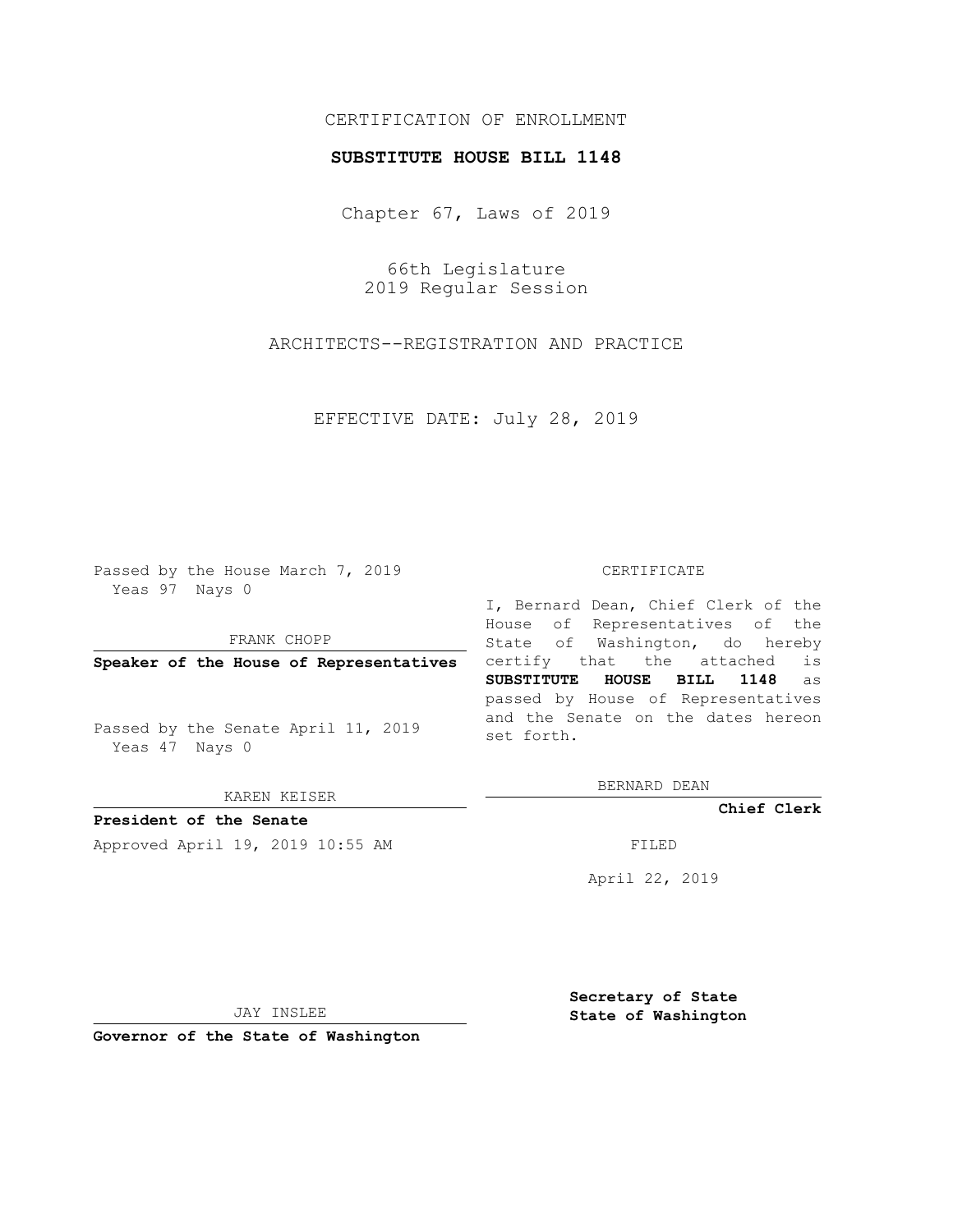## **SUBSTITUTE HOUSE BILL 1148**

Passed Legislature - 2019 Regular Session

**State of Washington 66th Legislature 2019 Regular Session**

**By** House Consumer Protection & Business (originally sponsored by Representatives Kirby, Vick, and Reeves)

READ FIRST TIME 01/28/19.

1 AN ACT Relating to architect registration; amending RCW 2 18.08.310, 18.08.350, and 18.08.360; and reenacting and amending RCW 18.08.320.3

4 BE IT ENACTED BY THE LEGISLATURE OF THE STATE OF WASHINGTON:

5 **Sec. 1.** RCW 18.08.310 and 2010 c 129 s 1 are each amended to read as follows:6

 (1) It is unlawful for any person to practice or offer to practice architecture in this state, or to use in connection with his or her name or otherwise assume, use, or advertise any title or 10 description including the word "architect," "architecture," "architectural," or language tending to imply that he or she is an architect, unless the person is registered or authorized to practice 13 in the state of Washington under this chapter.

14 (2) An architect or architectural firm registered in any other 15 jurisdiction recognized by the board may offer to practice 16 architecture in this state if:

17 (a) It is clearly and prominently stated in such an offer that 18 the architect or firm is not registered to practice architecture in 19 the state of Washington; and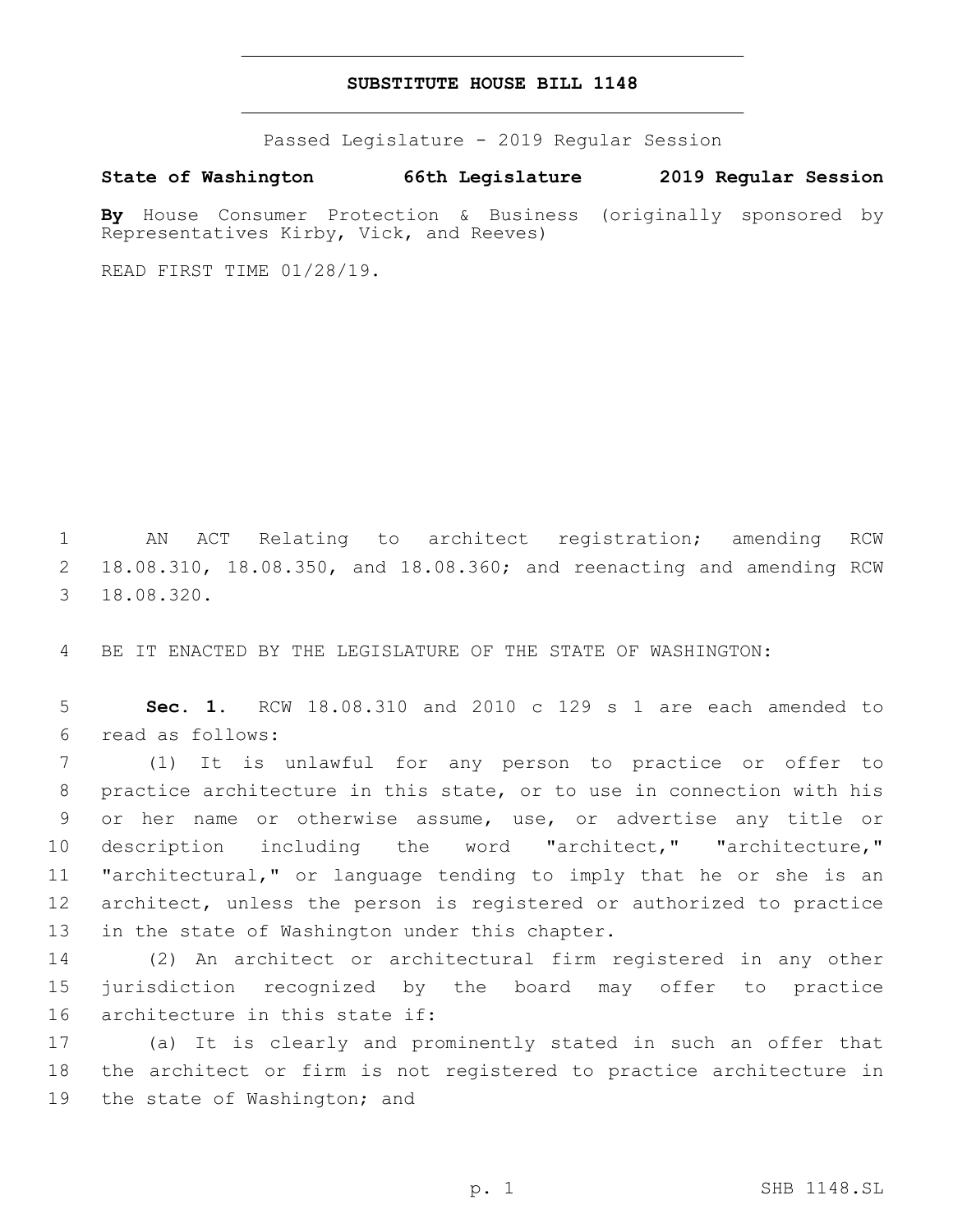(b) Prior to practicing architecture or signing a contract to provide architectural services, the architect or firm must be 3 registered to practice architecture in this state.

 (3) A person who has an accredited architectural degree may use 5 the title "((intern architect)) architectural associate" when 6 enrolled in a structured ((intern)) training program recognized by the board and working under the direct supervision of an architect.

 (4) The provisions of this section shall not affect the use of the words "architect," "architecture," or "architectural" where a person does not practice or offer to practice architecture.

 **Sec. 2.** RCW 18.08.320 and 2010 c 129 s 2 are each reenacted and 12 amended to read as follows:

 The definitions in this section apply throughout this chapter 14 unless the context clearly requires otherwise.

 (1) "Accredited architectural degree" means a professional degree from an institution of higher education accredited by the national architectural accreditation board or an equivalent degree in 18 architecture as determined by the board.

 (2) "Administration of the construction contract" means the periodic observation of materials and work to observe the general compliance with the construction contract documents, and does not include responsibility for supervising construction methods and processes, site conditions, equipment operations, personnel, or 24 safety on the work site.

 (3) "Architect" means an individual who is registered under this 26 chapter to practice architecture.

(4) "Board" means the state board for architects.

 (5) "Certificate of authorization" means a certificate issued by the director to a business entity that authorizes the entity to 30 practice architecture.

 (6) "Certificate of registration" means the certificate issued by 32 the director to newly registered architects.

(7) "Department" means the department of licensing.

(8) "Director" means the director of licensing.

 (9) "Engineer" means an individual who is registered as an 36 engineer under chapter 18.43 RCW.

 (10) "Managers" means the members of a limited liability company in which management of its business is vested in the members, and the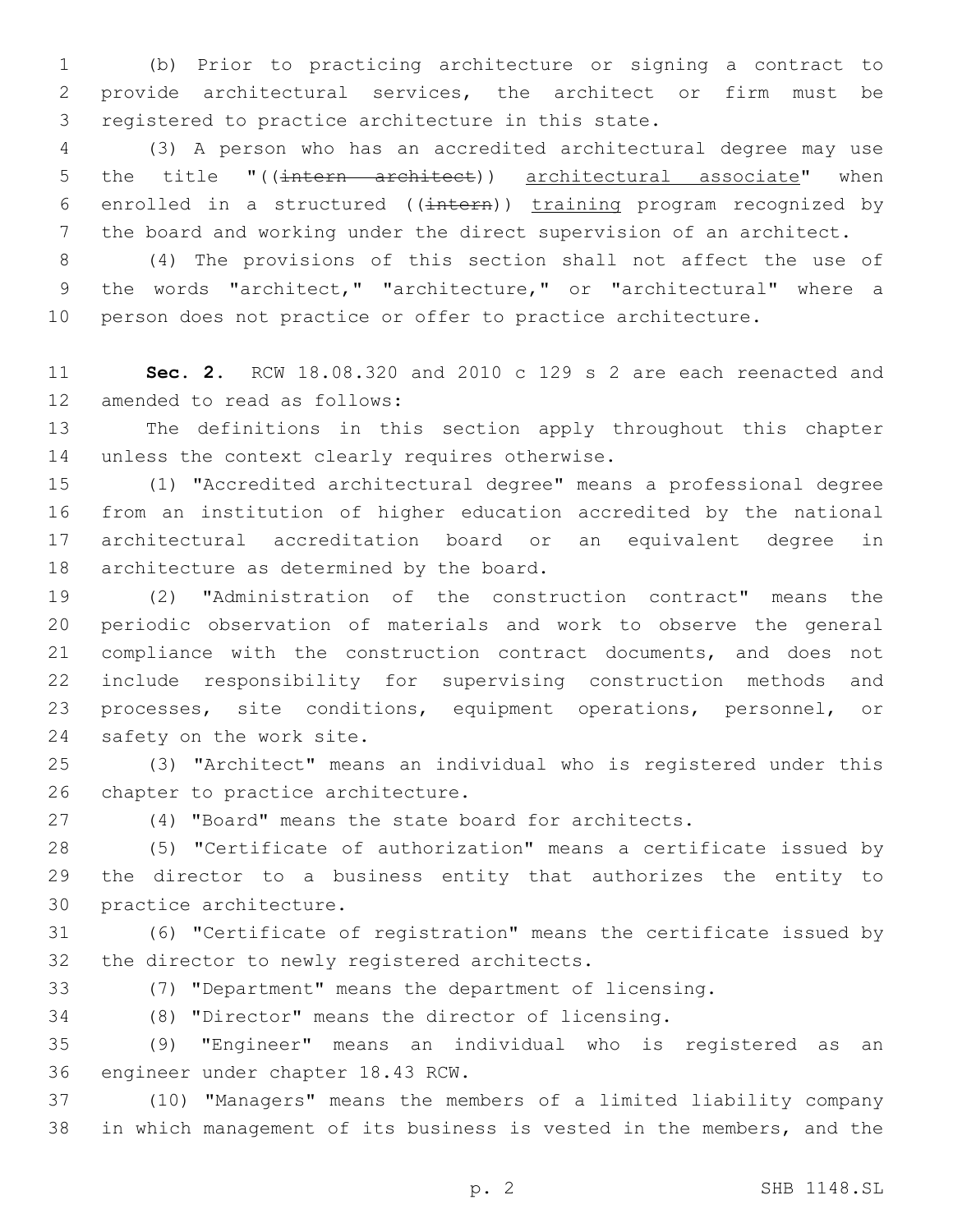managers of a limited liability company in which management of its 2 business is vested in one or more managers.

 (11) "Person" means any individual, partnership, professional service corporation, corporation, joint stock association, joint venture, or any other entity authorized to do business in the state.

 (12) "Practice of architecture" means the rendering of any 7 service $(\Theta)$  or related work requiring architectural education, 8 training, and experience, in connection with the art and science of building design for construction of any structure or grouping of structures and the use of space within and surrounding the structures or the design for construction of alterations or additions to the structures, including but not specifically limited to predesign services, schematic design, design development, preparation of construction contract documents, and administration of the 15 construction contract.

 (13) "Prototypical documents" means drawings or specifications, prepared by a person registered as an architect in any state or as otherwise approved by the board, that are not intended as final and complete technical submissions for a building project, but rather are to serve as a prototype for a building or buildings to be adapted by an architect for construction in more than one location.

 (14) "Registered" means holding a currently valid certificate of registration or certificate of authorization issued by the director 24 authorizing the practice of architecture.

 (15) "Registered professional design firm" means a business entity registered in Washington to offer and provide architectural 27 services under RCW 18.08.420.

 (16) "Review" means a process of examination and evaluation, of the documents, for compliance with applicable laws, codes, and regulations affecting the built environment that includes the ability 31 to control the final product.

 (17) "Structure" means any construction consisting of load- bearing members such as the foundation, roof, floors, walls, columns, girders, and beams or a combination of any number of these parts, 35 with or without other parts or appurtenances.

 **Sec. 3.** RCW 18.08.350 and 2010 c 129 s 5 are each amended to 37 read as follows:

 (1) A certificate of registration shall be granted by the director to all qualified applicants who are certified by the board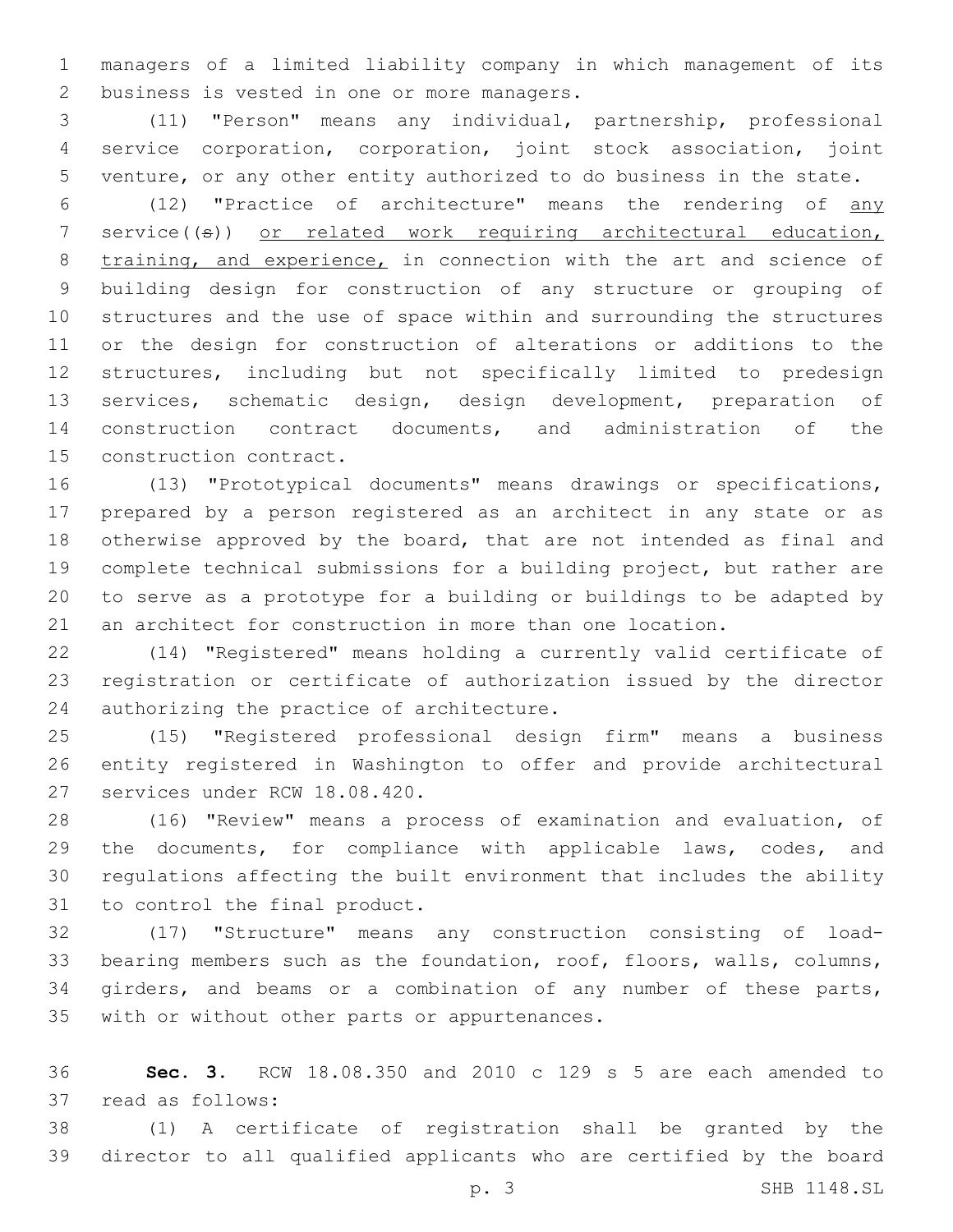as having passed the required examination and as having given satisfactory proof of completion of the required experience.

 (2) Applications for examination shall be filed as the board prescribes by rule. The application and examination fees shall be 5 determined by the director under RCW 43.24.086.

 (3) An applicant for registration as an architect shall be of a good moral character, at least eighteen years of age, and shall 8 possess one of the following qualifications:

 (a) Have an accredited architectural degree and ((at least three years' practical architectural work experience in)) complete a 11 structured ((intern)) training program approved by the board; or

 (b) Have a high school diploma or equivalent and at least 13 ((nine)) eight years of practical architectural work experience, 14 including the completion of a structured ((intern)) training program under the direct supervision of an architect as determined by the 16 board. ((Prior to applying to enroll in a structured intern training program, the applicant must have at least six years of work 18 experience, of which)) At least three of the years of required experience outside of the structured training program must be under the direct supervision of an architect. This work experience may include designing buildings as a principal activity and postsecondary education as determined by the board. The board may approve up to four years of practical architectural work experience for postsecondary education courses in architecture, architectural technology, or a related field, as determined by the board, including courses completed in a community or technical college if the courses are equivalent to courses in an accredited architectural degree 28 program.

 **Sec. 4.** RCW 18.08.360 and 2010 c 129 s 6 are each amended to read as follows:30

 (1) The examination for an architect's certificate of registration shall be held at least annually at such time and place 33 as the board determines.

 (2) The board shall determine the content, scope, and grading process of the examination. The board may adopt an appropriate 36 national examination and grading procedure.

 (3) Applicants who fail to pass any section of the examination shall be permitted to retake the parts failed as prescribed by the board. Applicants have five years from the date of the first passed

p. 4 SHB 1148.SL